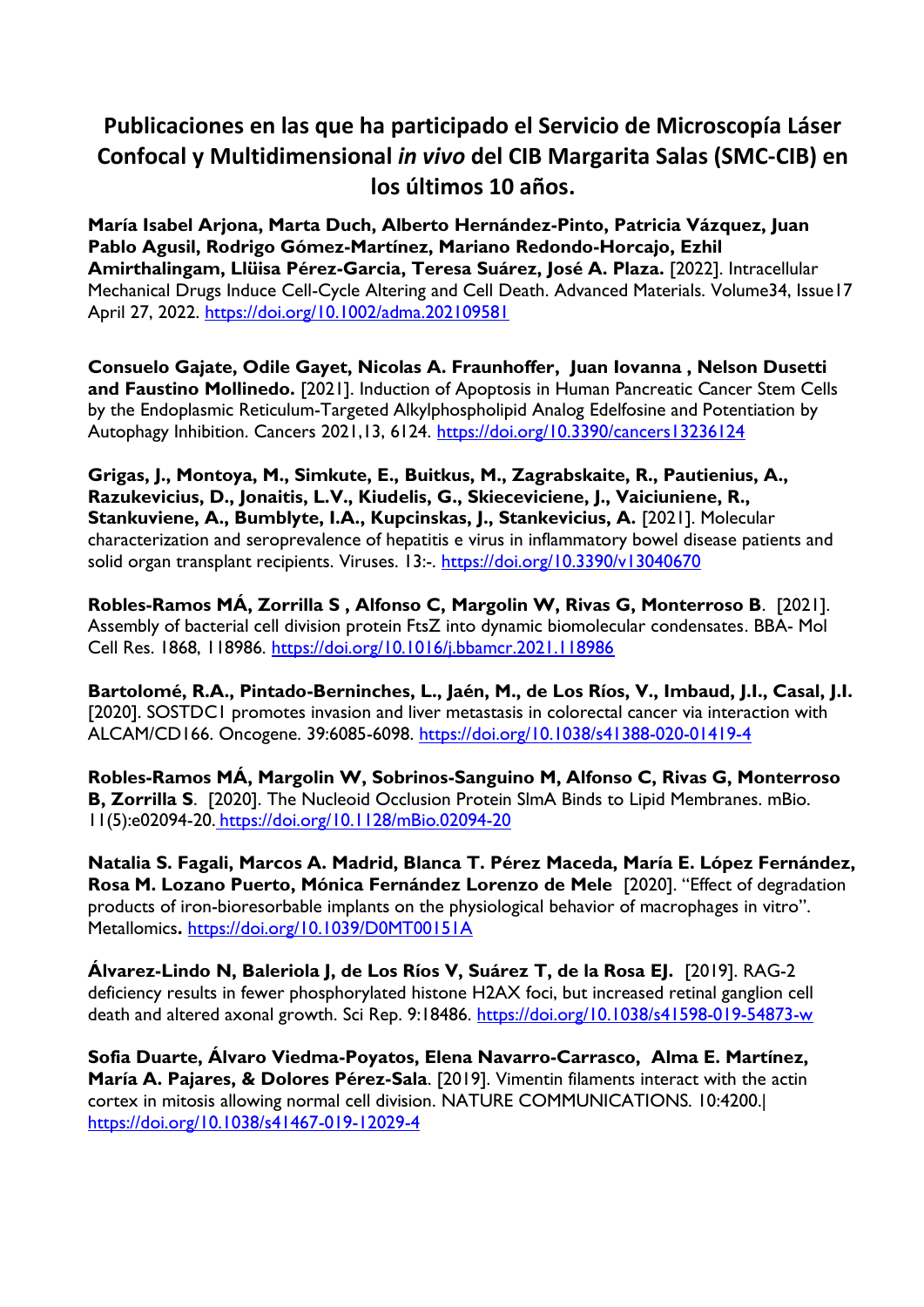**Monterroso B, Zorrilla S, Sobrinos-Sanguino M, Robles-Ramos MA, López-Álvarez M, Margolin W, Keating CD, Rivas G.** [2019]. Bacterial FtsZ protein forms phase-separated condensates with its nucleoid-associated inhibitor SlmA. EMBO Rep. 20(1). pii: e45946. <https://doi.org/10.15252/embr.201845946>

**Monterroso B, Zorrilla S, Sobrinos-Sanguino M, Robles-Ramos MÁ, Alfonso C, Söderström B, Meiresonne NY, Verheul J, den Blaauwen T, Rivas G.** [2019]. The Bacterial DNA Binding Protein MatP Involved in Linking the Nucleoid Terminal Domain to the Divisome at Midcell Interacts with Lipid Membranes. MBio. 10(3). pii: e00376-19. <https://doi.org/10.1128/mBio.00376-19>

**Fernández-Calleja V., Fernández-Nestosa M.J., Hernández P., Schvartzman J.B. and D.B. Krimer** [2019]. CRISPR/Cas9-mediated deletion of the Wiskott-Aldrich syndrome locus causes actin cytoskeleton disorganization in murine erythroleukemia cells. Peer| 7:e6284. <https://doi.org/10.7717/peerj.6284>

**Kamal, Khaled Y., Herranz, Raúl, van Loon, Jack J.W.A., Medina, F. Javier** [2019]. Cell cycle acceleration and changes in essential nuclear functions induced by simulated microgravity in a synchronized Arabidopsis cell culture. Plant, Cell & Environment. 42:480-494-. <https://doi.org/10.1111/pce.13422>

**Lima, M.L., Abengózar, M.A., Nácher-Vázquez, M., Martínez-Alcázar, M.P., Barbas, C., Tempone, A.G., López-Gonzálvez. A., Rivas, L.** [2018]. Drug repurposing for Leishmania. Molecular basis of the leishmanicidal activity of the antidepressant sertraline. Antimicrobial Agents and Chemotheraphy. https://doi.org/ [10.1128/AAC.01928-18](https://doi.org/%2010.1128/AAC.01928-18)

**Pérez-Maceda, Blanca; López-Fernández, María Encarnación; Diaz, Ivan; Kavanaugh, Aaron; Billi, Fabrizio; Escudero, María; Garcia-Alonso, María Cristina; Lozano, Rosa M.**  [2018]. " Macrophage biocompatibility of CoCr wear particles produced under polarization in hyaluronic acid aqueous solution". Materials 11, 756**.** <https://doi.org/10.3390/ma11050756>

**Sánchez-Cruz A, Villarejo-Zori B, Marchena M, Zaldivar-Díez J, Palomo V, Gil C, Lizasoain I, de la Villa P, Martínez A, de la Rosa EJ, Hernández-Sánchez C**. [2018]. Modulation of GSK-3 provides cellular and functional neuroprotection in the rd10 mouse model of retinitis pigmentosa. Mol Neurodegener. 13, 19. <https://doi.org/10.1186/s13024-018-0251-y>

**BT Pérez-Maceda, ME López-Fernández, I Díaz, A. Kavanaugh, F. Billi, ML Escudero, MC García-Alonso, & RM Lozano1.** (2017). Osteoblasts MC3T3-E1 Response in 2D and 3D Cell Cultures Models to High Carbon Content CoCr Alloy Particles. Effect of Metallic Particles on Vimentin Expression. Journal of Materials Science Research; Vol. 6, No. 4. <https://doi.org/10.5539/jmsr.v6n4p41>

**Sobrinos-Sanguino M, Zorrilla S, Keating CD, Monterroso B, Rivas G.** [2017]. Encapsulation of a compartmentalized cytoplasm mimic within a lipid membrane by microfluidics. Chem Commun (Camb). 53(35):4775-4778.<https://doi.org/10.1039/c7cc01289f>

**Abengózar, M.A., Cebrián, R., Saugar, J.M., Gárate, T., Valdivia, E., Martínez-Bueno, M., Maqueda, M., Rivas, L.** [2017]. Enterocin AS-48 as evidence for the use of bacteriocins as new leishmanicidal agents. Antimicrobial Agents and Chemotherapy. 61:-. [https://doi.org/ 10.1128/AAC.02288-16.](https://doi.org/%2010.1128/AAC.02288-16.)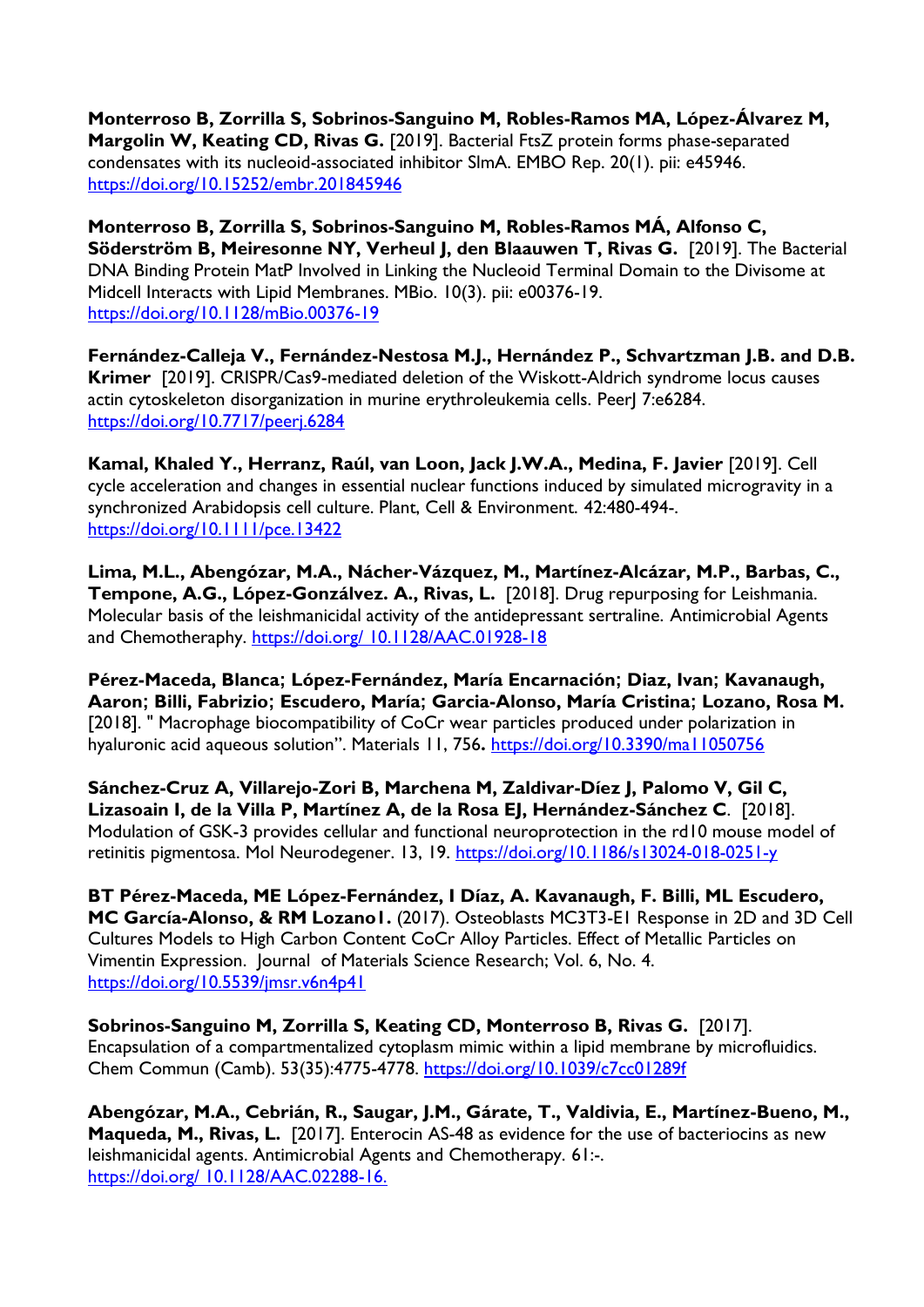**María Platón-Corchado, Pablo F Barcelona, Sean Jmaeff, Miguel Marchena, Alberto M Hernández-Pinto, Catalina Hernández-Sánchez, H Uri Saragovi and Enrique J de la Rosa**  [2017]. p75 NTR antagonists attenuate photoreceptor cell loss in murine models of retinitis pigmentosa. Cell Death and Disease, 8, e2922 <https://doi.org/10.1038/cddis.2017.306>

**Carlos Perea-Resa, Cristian Carrasco-López, Rafael Catalá, Veronika Turăcková, Ondrej Novak, Weiping Zhang, Leslie Sieburth, José Manuel Jiménez-Gómez, and Julio Salinas.** [2016]. The LSM1-7 Complex Differentially Regulates Arabidopsis Tolerance to Abiotic Stress Conditions by Promoting Selective mRNA Decapping. The Plant Cell, Vol. 28: 505–520, American Society of Plant Biologists

**Isiegas C, Marinich-Madzarevich JA, Marchena M, Ruíz JM, Cano MJ, de la Villa P,**  Hernández-Sánchez C, de la Rosa EJ, De Pablo F. [2016]. Intravitreal injection of Proinsulinloaded microspheres delays photoreceptor cell death and vision loss in the rd10 mouse model of Retinitis Pigmentosa. Invest. Ophtalmol. Vis. Sci. 57, 3610-3618 <https://doi.org/10.1167/iovs.16-19300>

**Florencia Alvarez,†, Rosa M. Lozano Puerto, Blanca Pérez-Maceda, Claudia A. Grillo and Mónica Fernández Lorenzo de Mele.** [2016]. Time-Lapse Evaluation of Interactions Between Biodegradable Mg Particles and Cells. Microscopy and Microanalysis. Microscopy Society of America. Vol 22. Issue 1. 1[-12. https://doi.org/10.1017/S1431927615015597.](12.%20https:/doi.org/10.1017/S1431927615015597.)

**Begoña Monterroso, Silvia Zorrilla, Marta Sobrinos-Sanguino, Christine D. Keating & Germán Rivas** [2016]. Microenvironments created by liquid-liquid phase transition control the dynamic distribution of bacterial division FtsZ protein. Scientific Reports | 6:35140 | <https://doi.org/10.1038/srep35140>

**Elisa J. Cabré , Begoña Monterroso , Carlos Alfonso , Alicia Sánchez-Gorostiaga , Belén Reija, Mercedes Jiménez , Miguel Vicente, Silvia Zorrilla, Germán Rivas.** [2015]. The Nucleoid Occlusion SlmA Protein Accelerates the Disassembly of the FtsZ Protein Polymers without AffectingTheir GTPase Activity. PLOS ONE | [https://doi.org/10.1371/journal.pone.0126434.](https://doi.org/10.1371/journal.pone.0126434)

**Torras N, Agusil JP, Vázquez P, Duch M, Hernández-Pinto AM, Samitier J, de la Rosa EJ, Esteve J, Suárez T, Pérez-García L, Plaza JA** [2015]. Suspended Planar-Array Chips for Molecular Multiplexing at the Microscale. Adv Mater <https://doi.org/10.1002/adma.201504164>

**María Climent, Sonia Alonso-Martin, Raquel Pérez-Palacios, Diana Guallar, Alfredo A. Benito, Ana Larraga, Marta Fernandez-Juan, Marta Sanz, Alicia de Diego, María T. Seisdedos, Pedro Muniesa and Jon Schoorlemmer.** [2013]. Functional Analysis of Rex1 During Preimplantation Development. Stem cells and development. Volume 22, Number 3\_ Mary Ann Liebert, Inc. <https://doi.org/10.1089/scd.2012>

**R. Mallón, S. Valladares, E. Corredoira, A. M. Vieitez and N. Vidal.** [2013]. Overexpression of the chestnut CsTL1 gene coding for a thaumatin-like protein in somatic embryos of Quercus robur. Plant Cell, Tissue and Organ Culture (PCTOC). Journal of Plant Biotechnology. Volume 115. No 1. October 2013.<https://doi:10.1007/s11240-013-0390-3>

**Elisa Rossi, Francisco Sanz-Rodriguez, Nelida Eleno, Annette Düwell, Francisco J. Blanco, Carmen Langa, Luisa M. Botella, Carlos Cabañas, José M. Lopez-Novoa and Carmelo Bernabeu.** [2013]. Endothelial endoglin is involved in inflammation: role in leukocyte